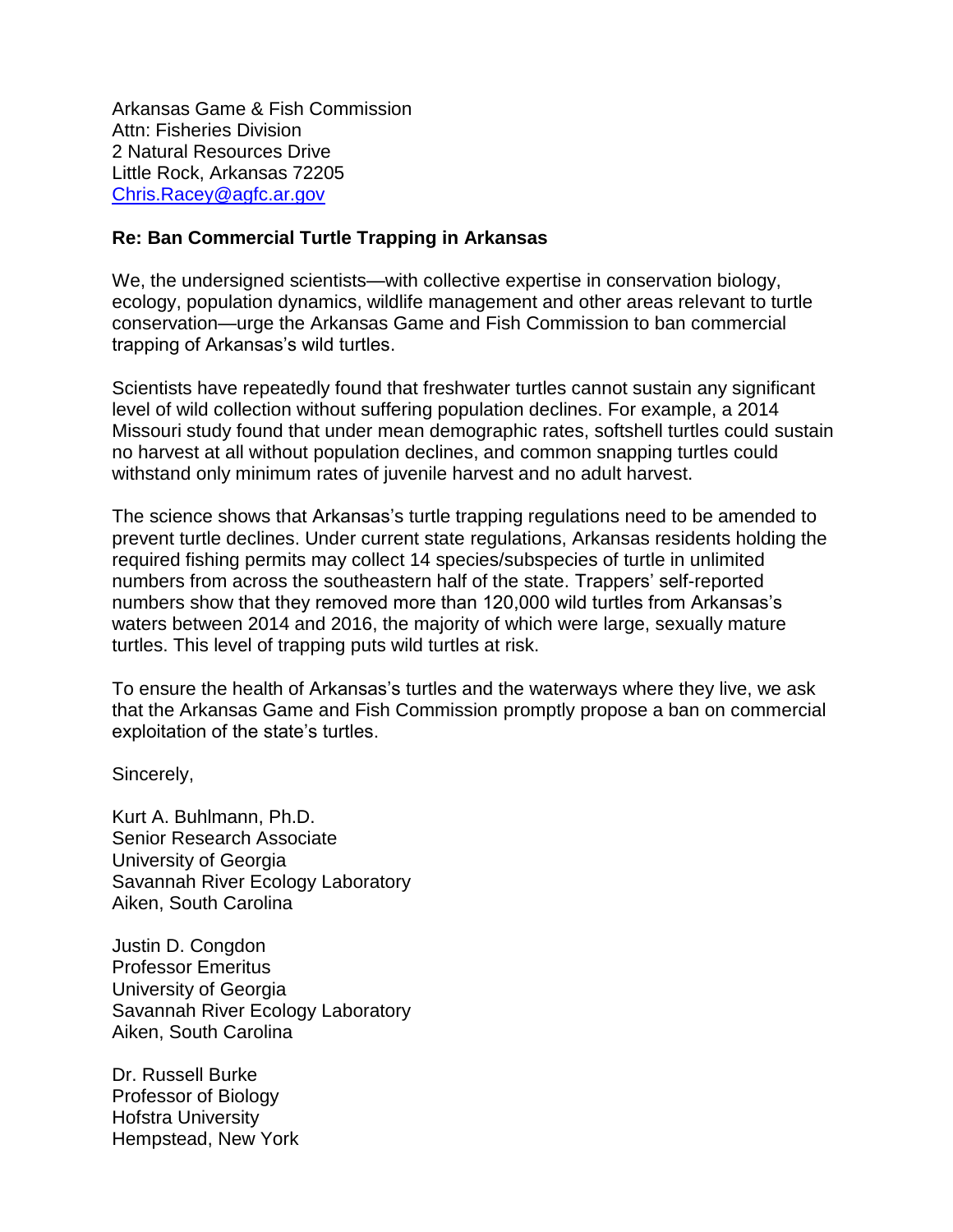Bruce J. Weissgold, M.A. (ret.) U.S. Fish and Wildlife Service Fairfax, Virginia

Jim Godwin Alabama Natural Heritage Program Auburn University Museum of Natural History Auburn, Alabama

Dr. Jacqueline D. Litzgus Professor Department of Biology Laurentian University Sudbury, Ontario, Canada Michael Ogle **Curator** Department of Archelosaurs and Lepidosaurs Zoo Knoxville Knoxville, Tennessee

Janine Perlman, Ph.D. Wildlife Nutrition Consultants Alexander, Arkansas

Dr. Julia E. Earl Assistant Professor Louisiana Tech University Ruston, LA.

Ed Neil, B.S., M.B.A. Member, Turtle Survival Alliance Dallas, Texas

William H. Heyborne, PhD Associate Professor of Biology Director - SUU Center for STEM Teaching and Learning College of Science & Engineering Southern Utah University Cedar City, Utah

Steven Kimble, Ph.D. Clinical Assistant Professor Towson University Baltimore, Maryland

Dr. Mark Feldman Member, Turtle Survival Alliance Hudson, New Hampshire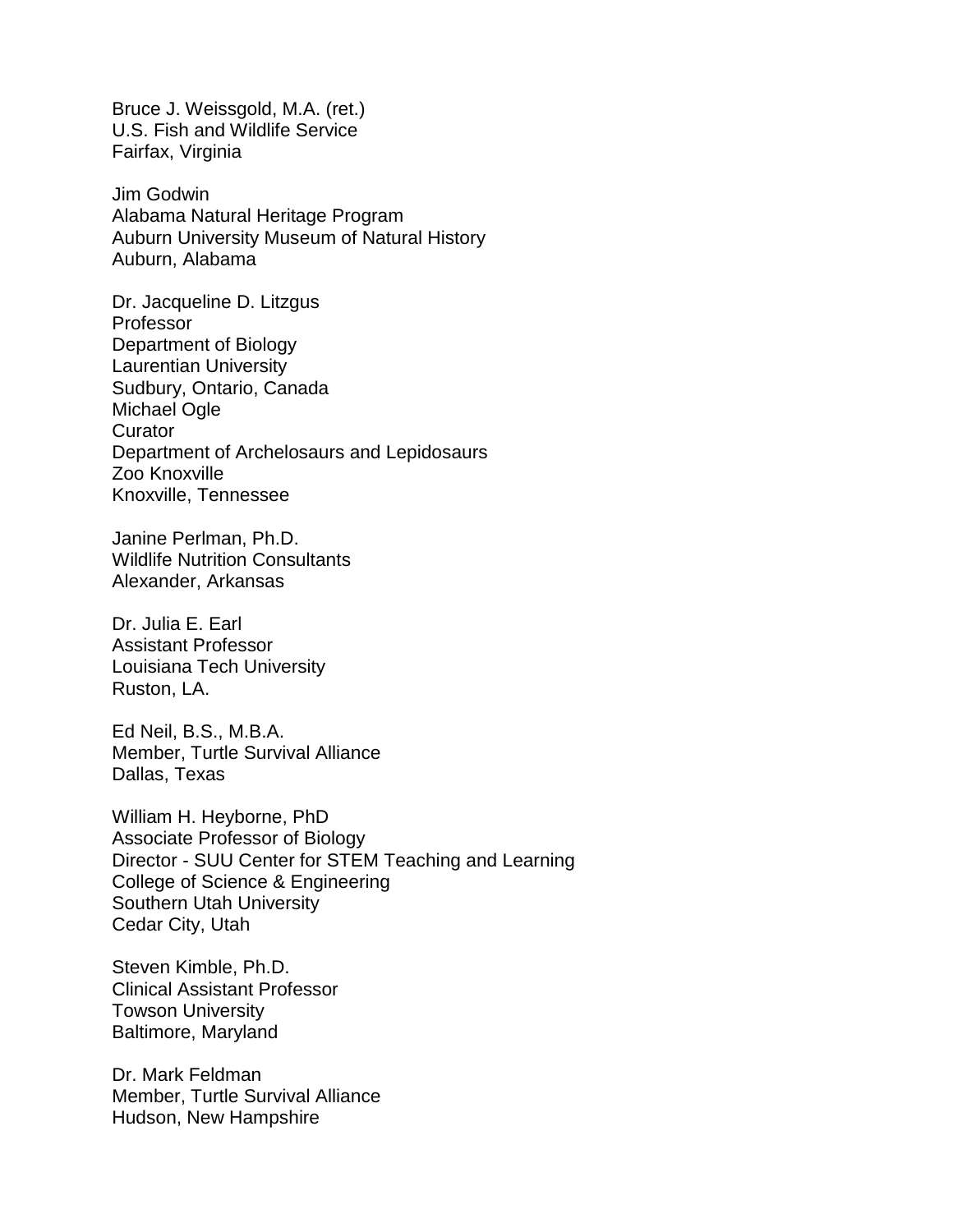Dr. James Hanken Alexander Agassiz Professor of Zoology and Director Harvard Museum of Comparative Zoology Cambridge, Massachusetts

Juanita A. R. Ladyman, Ph.D. Ecologist and Botanist JnJ Associates LLC Portland, Oregon

Alexander Hill, B.S. Memphis, Tennessee

Dr. Stephen P. Mackessy School of Biological Sciences University of Northern Colorado Greeley, Colorado Richard Lis, Ph.D. Senior Environmental Scientist Redding, California

Steven C. Anderson Prof. Emeritus, Biological Sciences University of the Pacific Stockton, California

Steven Krichbaum, Ph.D. Ecology and Evolutionary Biology Staunton, Virginia

Lorri Cramer Director of Rehabilitation New York Turtle & Tortoise Society New York City, New York

Christopher L. Rowe Associate Professor University of Maryland Center for Environmental Science Chesapeake Biological Laboratory Solomons, Maryland

Karen A. Bjorndal, Ph.D. Distinguished Professor and Director Archie Carr Center for Sea Turtle Research Department of Biology University of Florida Gainesville, Florida